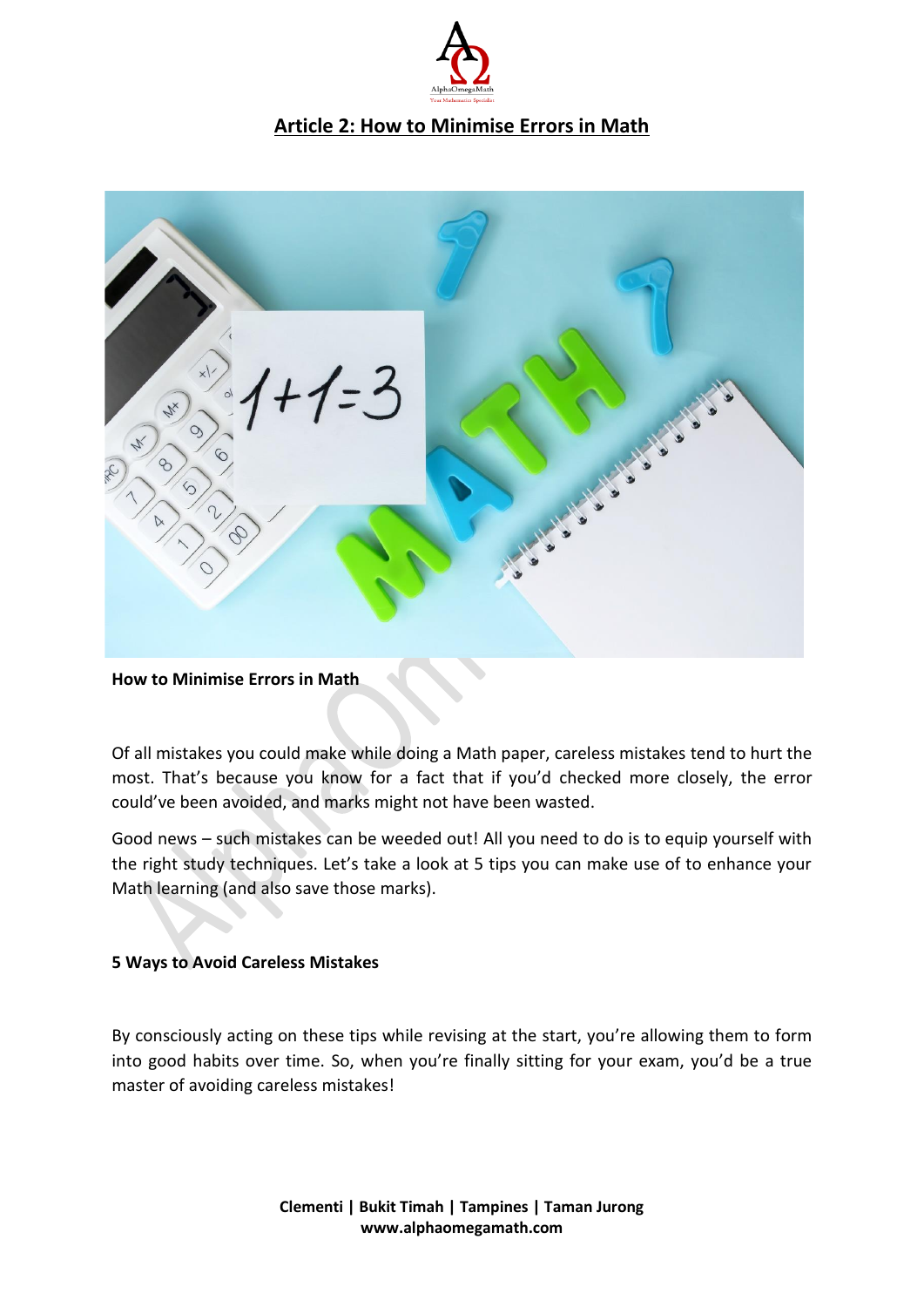

## **1. Highlight Key Points**

When you've spent too much time looking at numbers and more numbers, all of it may end up looking a little like gibberish. But there's a way to prevent that from happening  $$ highlighting! That extra pop of colour helps make important points stand out, so that you don't accidentally miss out on them.

Remember to add a highlighter into your pencil case if you haven't done so. And of course, don't overdo it by highlighting *everything*. That defeats the purpose of the highlighter then!

## **2. Leave No Questions Behind**

The worst thing that could happen to anyone after a Math exam (or any exam for that matter) is finding out that you've completely missed out on an entire page of questions – all because you somehow flipped two pages at one go. That could mean an easy loss of over 10 marks!

The examiner will often go through the paper with everyone at the start to make sure there're no missing pages. Rather than just blindly going through the motion of flipping, take this time to scan through the contents on each page, so that you get a rough idea of what questions are asked. By doing so, you're less likely to miss anything when you're actually doing the paper.

You might also have the tendency to skip to the next question if you don't know how to solve the one you're at. A way to remember that you have an unsolved question on that page is by dog-earing the top corner!

## **3. Check Your Units**

From 'cm' to 'm', 'g' to 'kg', 'mℓ' to 'ℓ'... There are SO many units in Math. But imagine if you accidentally swapped one unit out for another! Marks lost immediately. Can you already see yourself screaming in absolute fury at such a mindless mistake?!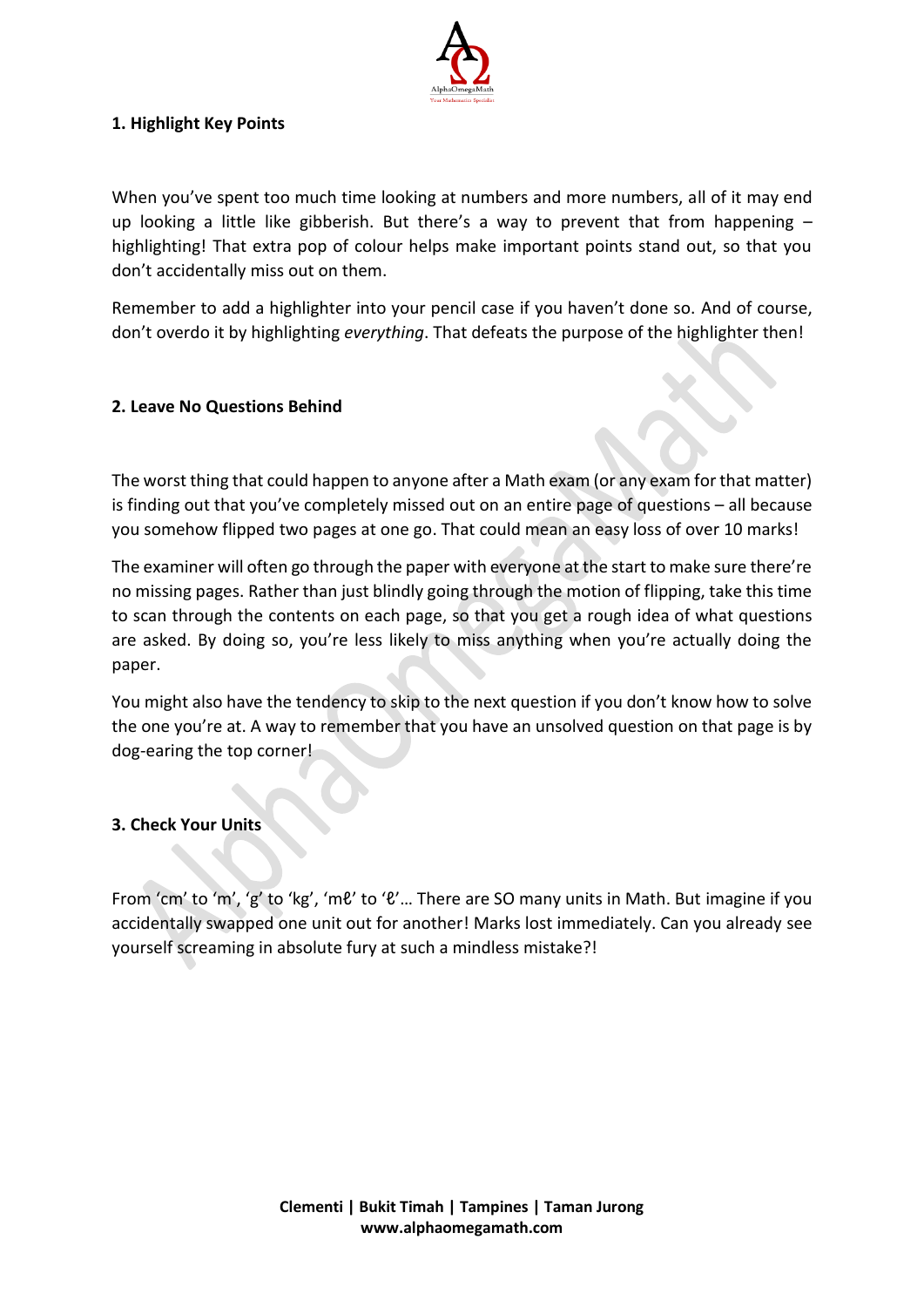



To prevent that from happening, always compare your units with what is stated in question. Moreover, the question might sometimes try to throw you off by including different units. A simple example could be:

"The flask contains 3ℓ of water. 1/3 of the water is poured out. How much water is there left? State your answer in me."

That's when you can make use of Tip #1, that is, highlighting noteworthy points! And check that your answer reflects what you highlighted.

## **4. Manage Your Time Wisely**

Time is of the essence – and particularly so during an exam. Without enough time, the earlier tips may not even matter. So, make sure you space out your time properly. If you find yourself stuck at a certain question, move on to the next one (also refer back to Tip #2). This is not to say that you should rush through the paper either. Many students, in order to finish the paper fast, end up overlooking their calculation's accuracy.

So, don't rush. Instead, pace yourself. This ensures quality of answers and not just quantity. Like the old saying goes: slow and steady wins the race (but of course, not too slow)!